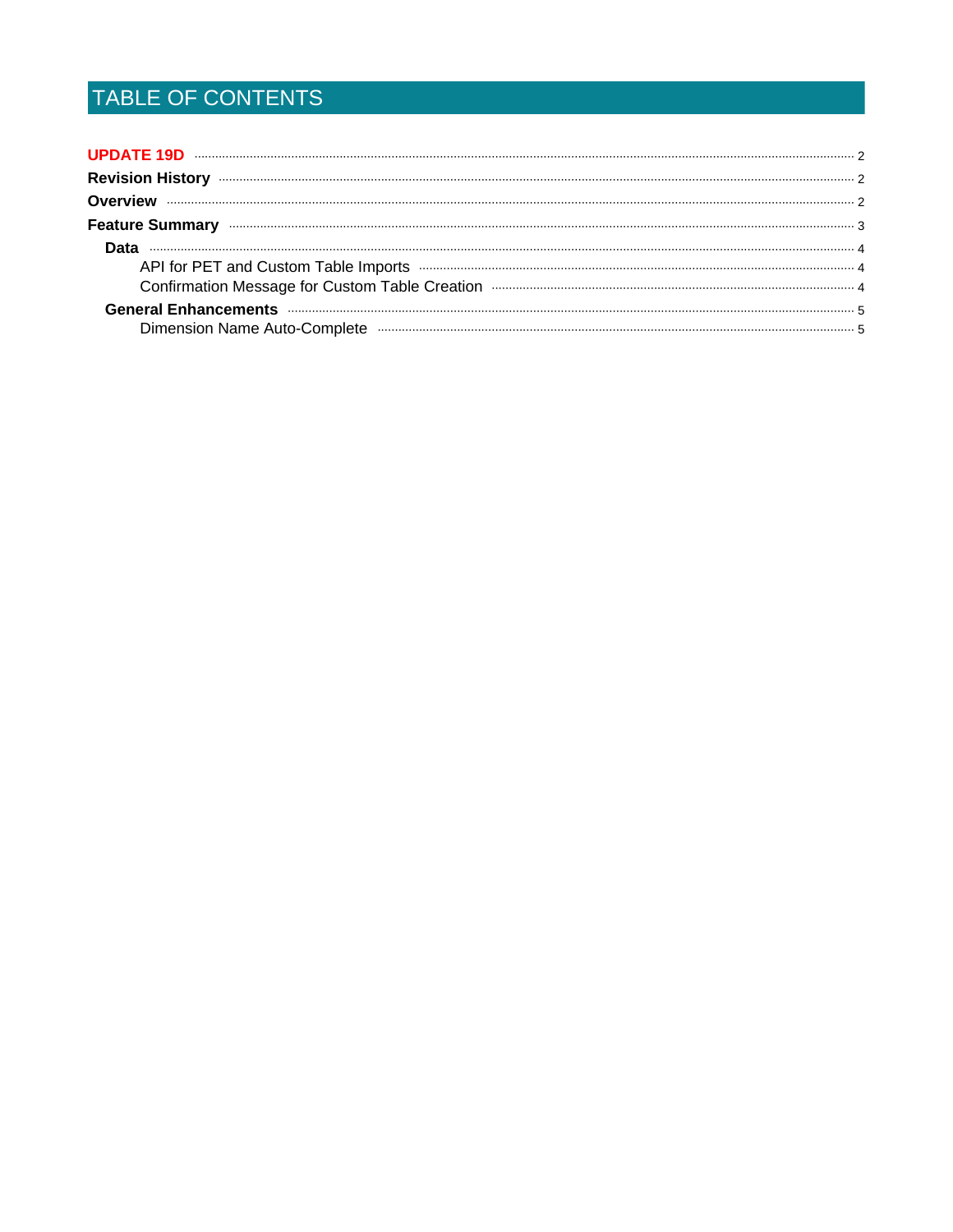## <span id="page-1-0"></span>UPDATE 19D

### <span id="page-1-1"></span>REVISION HISTORY

This document will continue to evolve as existing sections change and new information is added. All updates appear in the following table:

| <b>Date</b> | Feature | <b>Notes</b>              |
|-------------|---------|---------------------------|
| 21 OCT 2019 |         | Created initial document. |

## <span id="page-1-2"></span>**OVERVIEW**

This guide outlines the information you need to know about new or improved functionality in this update.

#### GIVE US FEEDBACK

We welcome your comments and suggestions to improve the content. Please send us your feedback at omcdocumentation\_ca@oracle.com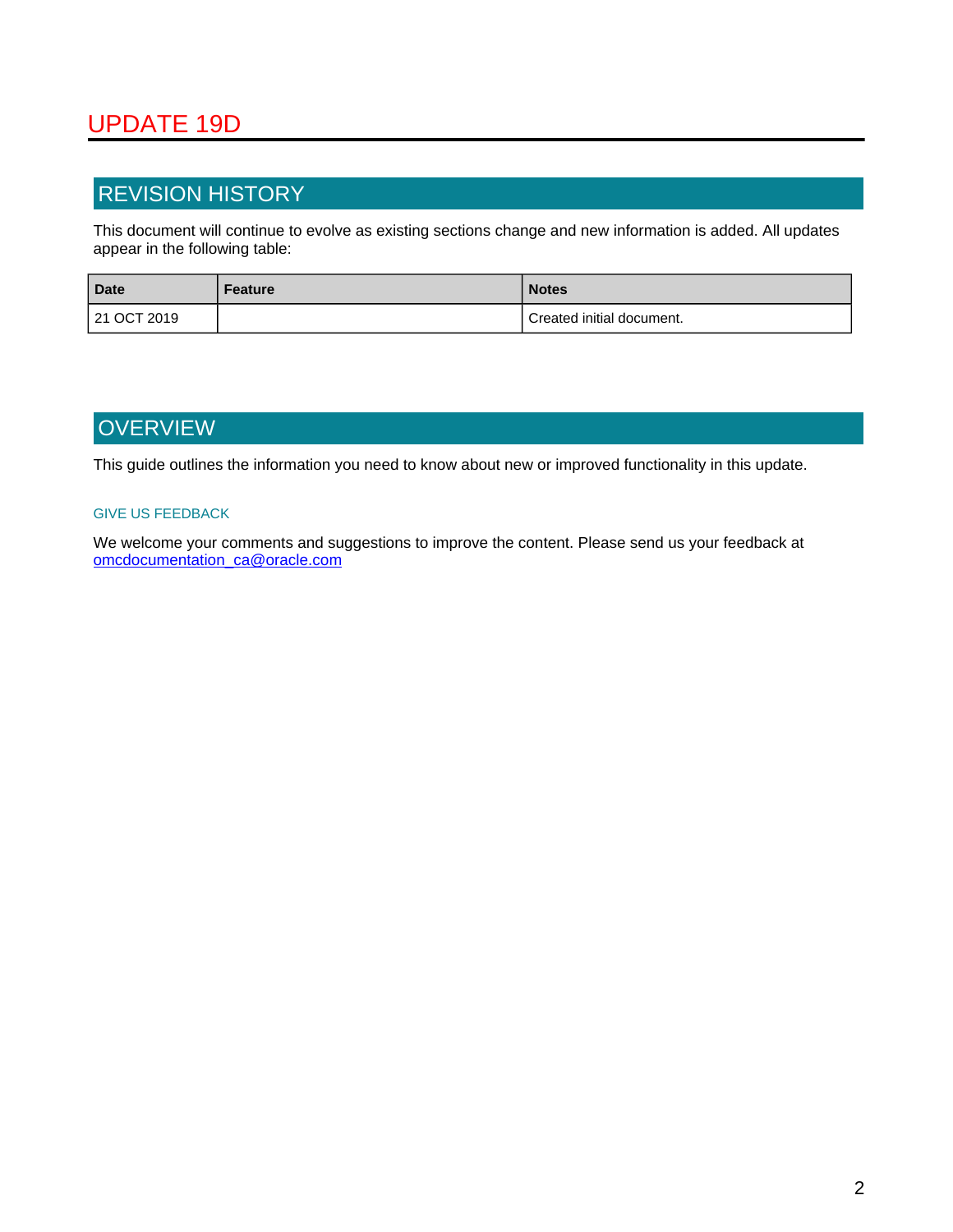## FEATURE SUMMARY

#### Column Definitions:

**Report** = New or modified, Oracle-delivered, ready to run reports.

**UI or Process-Based: Small Scale** = These UI or process-based features are typically comprised of minor field, validation, or program changes. Therefore, the potential impact to users is minimal.

**UI or Process-Based: Larger Scale\*** = These UI or process-based features have more complex designs. Therefore, the potential impact to users is higher.

**Customer Action Required** = You MUST take action before these features can be used by END USERS. These features are delivered disabled and you choose if and when to enable them. For example, a) new or expanded BI subject areas need to first be incorporated into reports, b) Integration is required to utilize new web services, or c) features must be assigned to user roles before they can be accessed.

<span id="page-2-0"></span>

|                                                       | <b>Ready for Use by End Users</b><br>(Feature Delivered Enabled)<br>Reports plus Small Scale UI or Process-Based new features<br>will have minimal user impact after an update. Therefore,<br>customer acceptance testing should focus on the Larger<br>Scale UI or Process-Based* new features. |                                                      |                                                 | <b>Customer Must Take Action before Use by End Users</b><br>(Feature Delivered Disabled)<br>Not disruptive as action is required to make these features<br>ready to use. As you selectively choose to leverage, you<br>set your test and roll out timing. |
|-------------------------------------------------------|--------------------------------------------------------------------------------------------------------------------------------------------------------------------------------------------------------------------------------------------------------------------------------------------------|------------------------------------------------------|-------------------------------------------------|-----------------------------------------------------------------------------------------------------------------------------------------------------------------------------------------------------------------------------------------------------------|
| <b>Feature</b>                                        | <b>Report</b>                                                                                                                                                                                                                                                                                    | UI or<br><b>Process-Based:</b><br><b>Small Scale</b> | UI or<br><b>Process-Based:</b><br>Larger Scale* | <b>Customer Action Required</b>                                                                                                                                                                                                                           |
| <b>Data</b>                                           |                                                                                                                                                                                                                                                                                                  |                                                      |                                                 |                                                                                                                                                                                                                                                           |
| <b>API for PET and Custom Table Imports</b>           |                                                                                                                                                                                                                                                                                                  |                                                      |                                                 | ັ                                                                                                                                                                                                                                                         |
| <b>Confirmation Message for Custom Table Creation</b> |                                                                                                                                                                                                                                                                                                  | ✓                                                    |                                                 |                                                                                                                                                                                                                                                           |
| <b>General Enhancements</b>                           |                                                                                                                                                                                                                                                                                                  |                                                      |                                                 |                                                                                                                                                                                                                                                           |
| Dimension Name Auto-Complete                          |                                                                                                                                                                                                                                                                                                  |                                                      |                                                 |                                                                                                                                                                                                                                                           |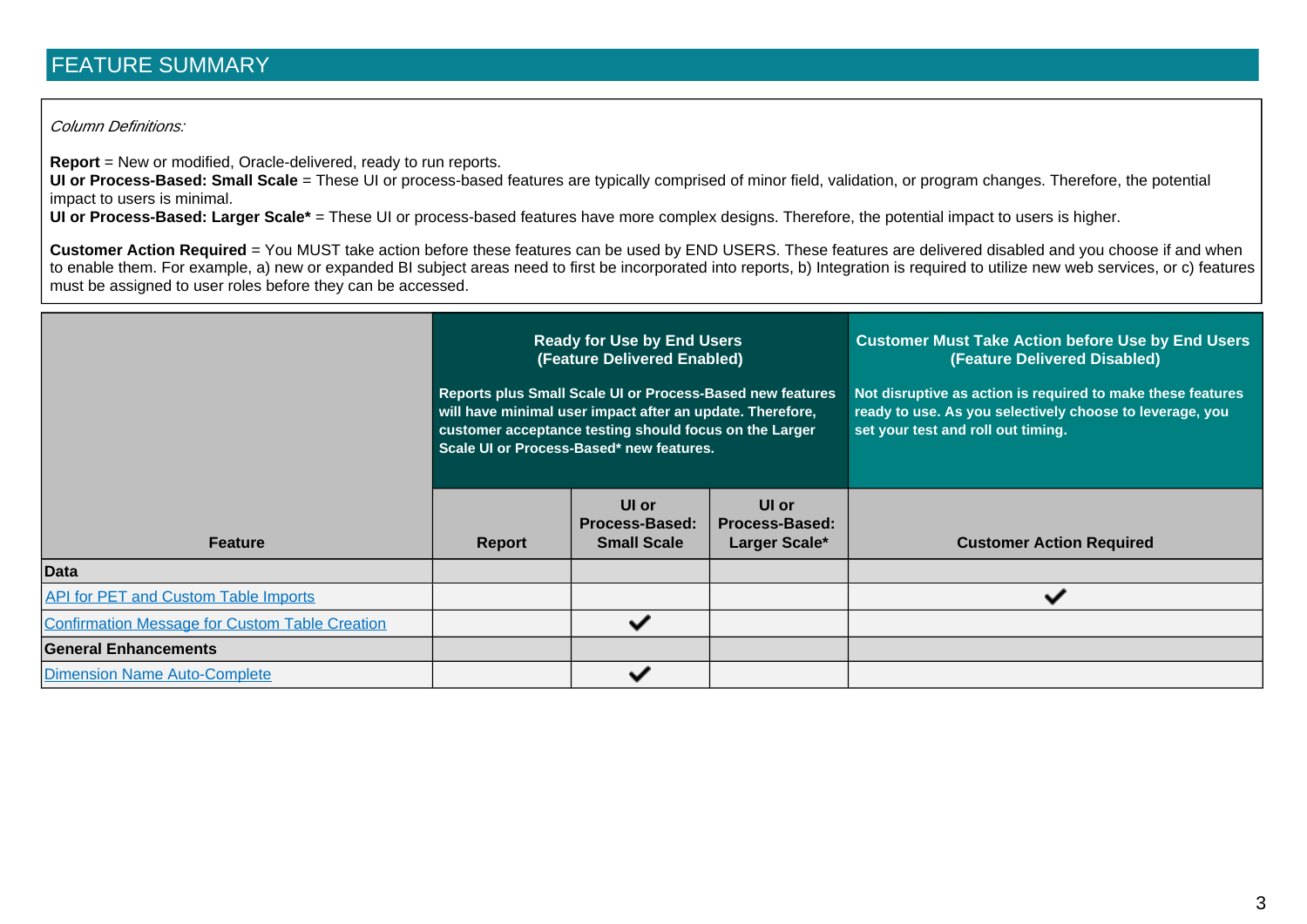### <span id="page-3-4"></span><span id="page-3-3"></span><span id="page-3-0"></span>DATA

### <span id="page-3-1"></span>API FOR PET AND CUSTOM TABLE IMPORTS

Now you have the ability to import and manage your data in CX Audience using an API. The following API functions are included:

- Profile List Recipients REST API
	- Delete List Recipients based on RIID
	- Delete multiple Profile List Recipients
	- Merge List Recipients
	- o Retrieve List Recipient using query attribute
	- $\circ$  Retrieve List Recipient using RIID
	- Retrieve multiple Profile List Recipients
	- $\circ$  Fetch all profile lists
- <span id="page-3-5"></span>• Profile Extension Recipients REST API
	- Delete multiple Profile Extension Recipients
	- $\circ$  Delete Profile Extension Recipient using an RIID
	- Merge Profile Extension Recipients
	- Retrieve Profile Extension Recipient using a query attribute
	- o Retrieve Profile Extension Recipient using an RIID

#### STEPS TO ENABLE

Review the REST service definition in the REST API guides, available from the [Oracle Help Center](https://docs.oracle.com/en/) > your apps service area of interest > REST API. If you're new to Oracle's REST services you may want to begin with the Quick Start section.

#### <span id="page-3-2"></span>CONFIRMATION MESSAGE FOR CUSTOM TABLE CREATION

A confirmation message is now displayed when a custom table is successfully created: "Custom table < Table Name> was successfully created. You may now close this window."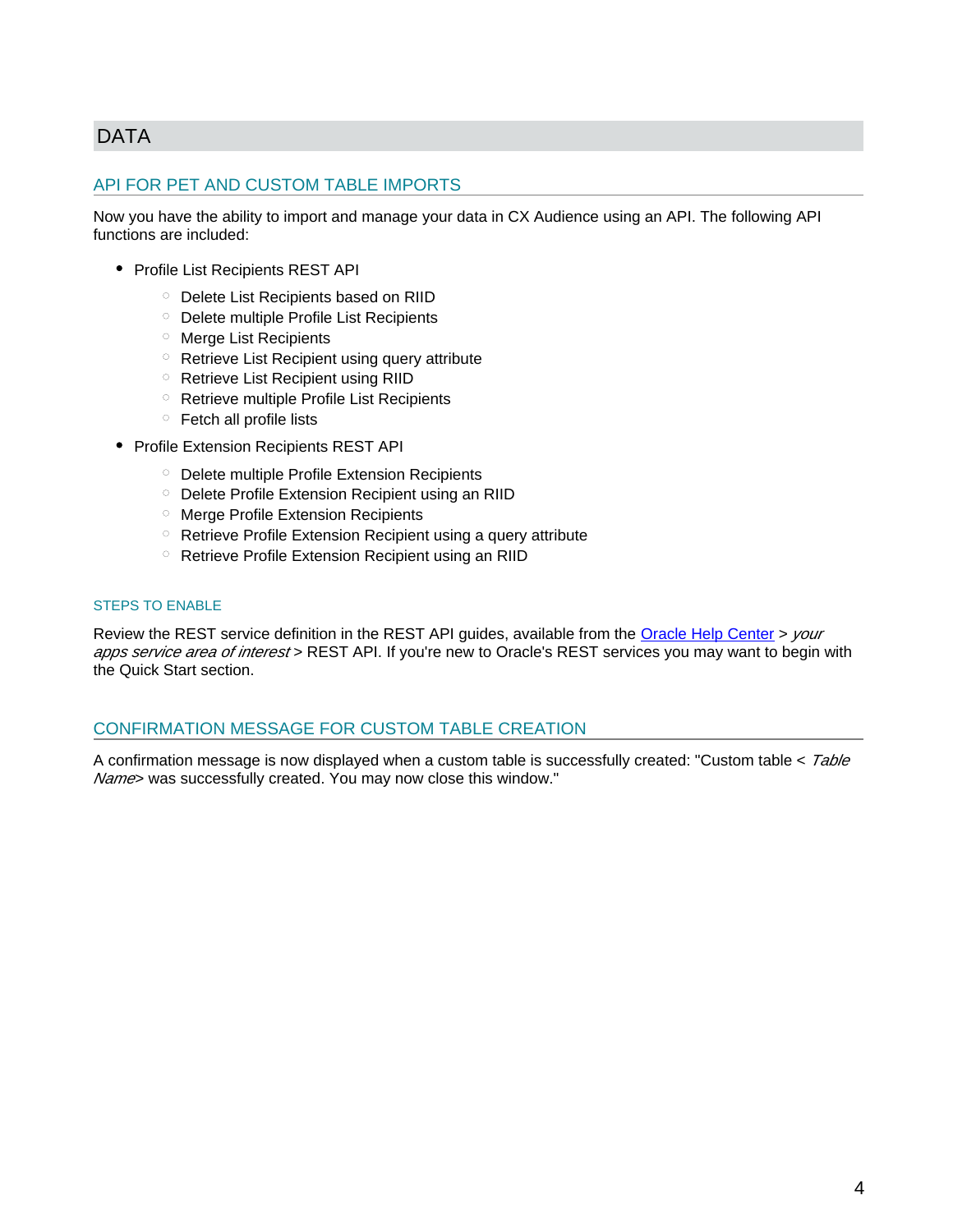**Custom Tables** 



#### <span id="page-4-3"></span><span id="page-4-2"></span>STEPS TO ENABLE

You don't need to do anything to enable this feature.

#### KEY RESOURCES

Visit our **[Help Center](https://docs.oracle.com/cloud/latest/marketingcs_gs/OMCEH/index.html#cshid=FileNewMethodSelect)** to learn more.

### <span id="page-4-0"></span>GENERAL ENHANCEMENTS

#### <span id="page-4-1"></span>DIMENSION NAME AUTO-COMPLETE

Now you no longer need to remember letter-for-letter the naming and spelling for dimension values while you're creating segments. When you start typing a dimension name into the filter textbox, recommended dimension names auto-populate in a dropdown below the textbox. This saves you time and makes CX Audience overall faster and more user friendly.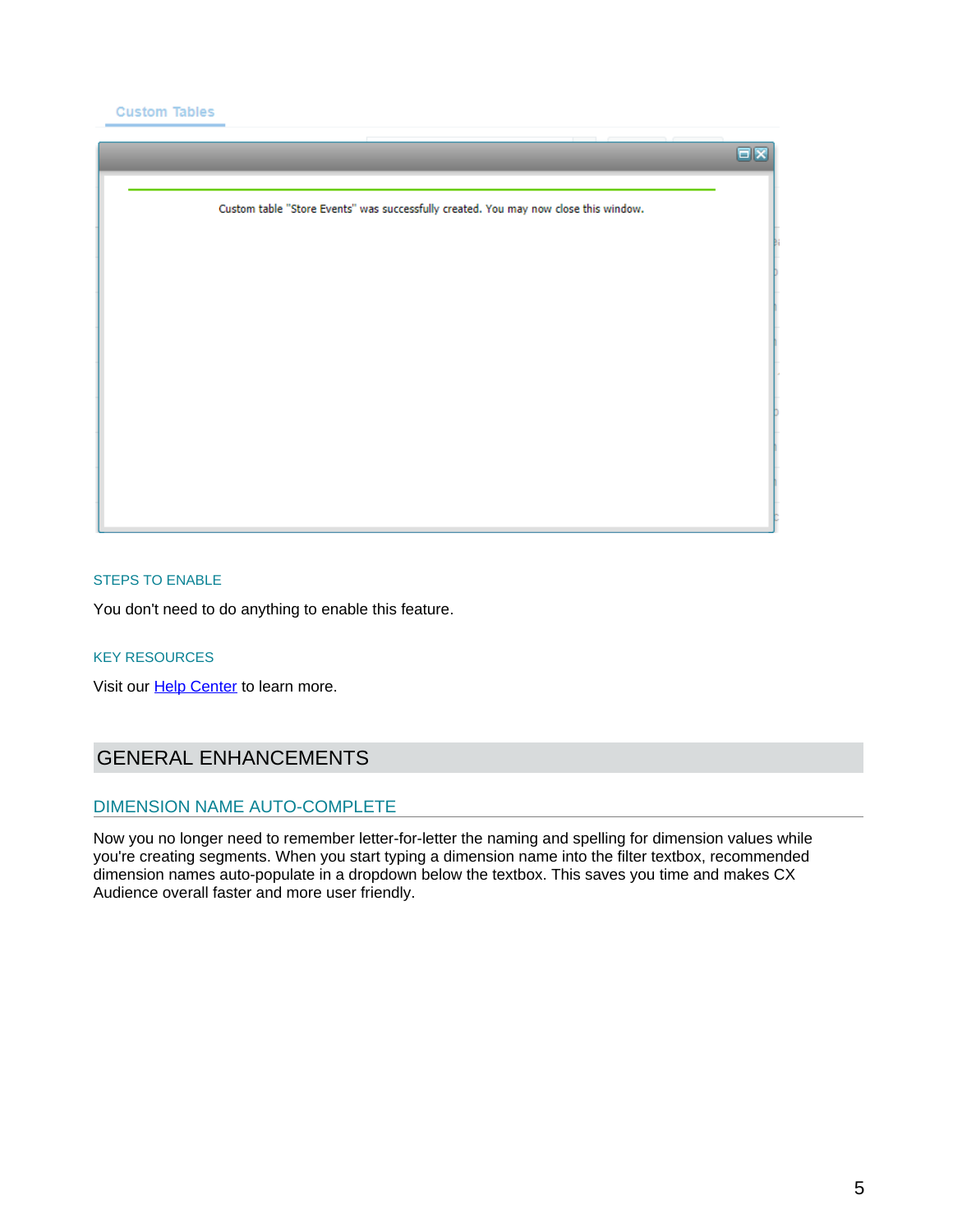| $\bigwedge$ Home                                        | <b>E ORACLE</b> CX Audience | 谷<br>$\frac{1}{2}$ $\frac{1}{2}$ $\frac{1}{2}$ $\frac{1}{2}$ $\frac{1}{2}$<br>-ala<br>c l<br>$\mathbf{v}$ |                                                      |  |  |  |
|---------------------------------------------------------|-----------------------------|-----------------------------------------------------------------------------------------------------------|------------------------------------------------------|--|--|--|
| <b>Audiences</b><br>$\mathbf{F}$<br><b>ED</b> Data<br>ы | <b>Filter Designer</b>      |                                                                                                           | Create an Audience<br><b>Back to Filters</b><br>Save |  |  |  |
| Manage Customer Data                                    | <b>Custom tables</b>        | <b>Custom Table Attributes</b>                                                                            |                                                      |  |  |  |
| View Data Uploads in Progress<br>Connect                | $\hbox{\tt Q}$<br>Search    | $\bar{\phantom{a}}$<br>Y<br>Count of v Order Line Item is more than                                       | $\times$                                             |  |  |  |
| <b>III</b> Audience Insight<br>$\mathbf{F}$             | V Cards<br>Where:           |                                                                                                           |                                                      |  |  |  |
| Account                                                 | Service Orders              |                                                                                                           | $\geq$                                               |  |  |  |
|                                                         | Rides_Transactions          | $\bar{\phantom{a}}$<br>PRODUCT_CATEGORY matches<br>$\times$<br>ca                                         |                                                      |  |  |  |
|                                                         | Returns                     | Category_A<br>Category_B                                                                                  |                                                      |  |  |  |
|                                                         | Education                   | Category_C                                                                                                |                                                      |  |  |  |
|                                                         | Membership                  | والج<br>Category_D                                                                                        |                                                      |  |  |  |
|                                                         | <b>Petetion Signature</b>   | Category_E                                                                                                |                                                      |  |  |  |
|                                                         | NSegments                   |                                                                                                           |                                                      |  |  |  |
|                                                         | <b>Corp Services</b>        |                                                                                                           |                                                      |  |  |  |
|                                                         | Contracts                   |                                                                                                           |                                                      |  |  |  |
|                                                         | Order Header                |                                                                                                           |                                                      |  |  |  |
|                                                         | <b>Order Lines</b>          |                                                                                                           |                                                      |  |  |  |
|                                                         | Order Line Item             |                                                                                                           |                                                      |  |  |  |
|                                                         | <b>Web Events</b>           |                                                                                                           |                                                      |  |  |  |
|                                                         | testbug                     |                                                                                                           |                                                      |  |  |  |
|                                                         | customfilter_may24          |                                                                                                           |                                                      |  |  |  |
|                                                         | SP-F-join to - 2lkp         |                                                                                                           |                                                      |  |  |  |
| $+1$                                                    | <b>Insert Enclosure</b>     | Get count                                                                                                 |                                                      |  |  |  |

#### STEPS TO ENABLE

You don't need to do anything to enable this feature.

#### KEY RESOURCES

Visit our **[Help Center](https://docs.oracle.com/cloud/latest/marketingcs_gs/OMCEH/index.html#cshid=Filters_Attributes_CustomTables)** to learn more.

---